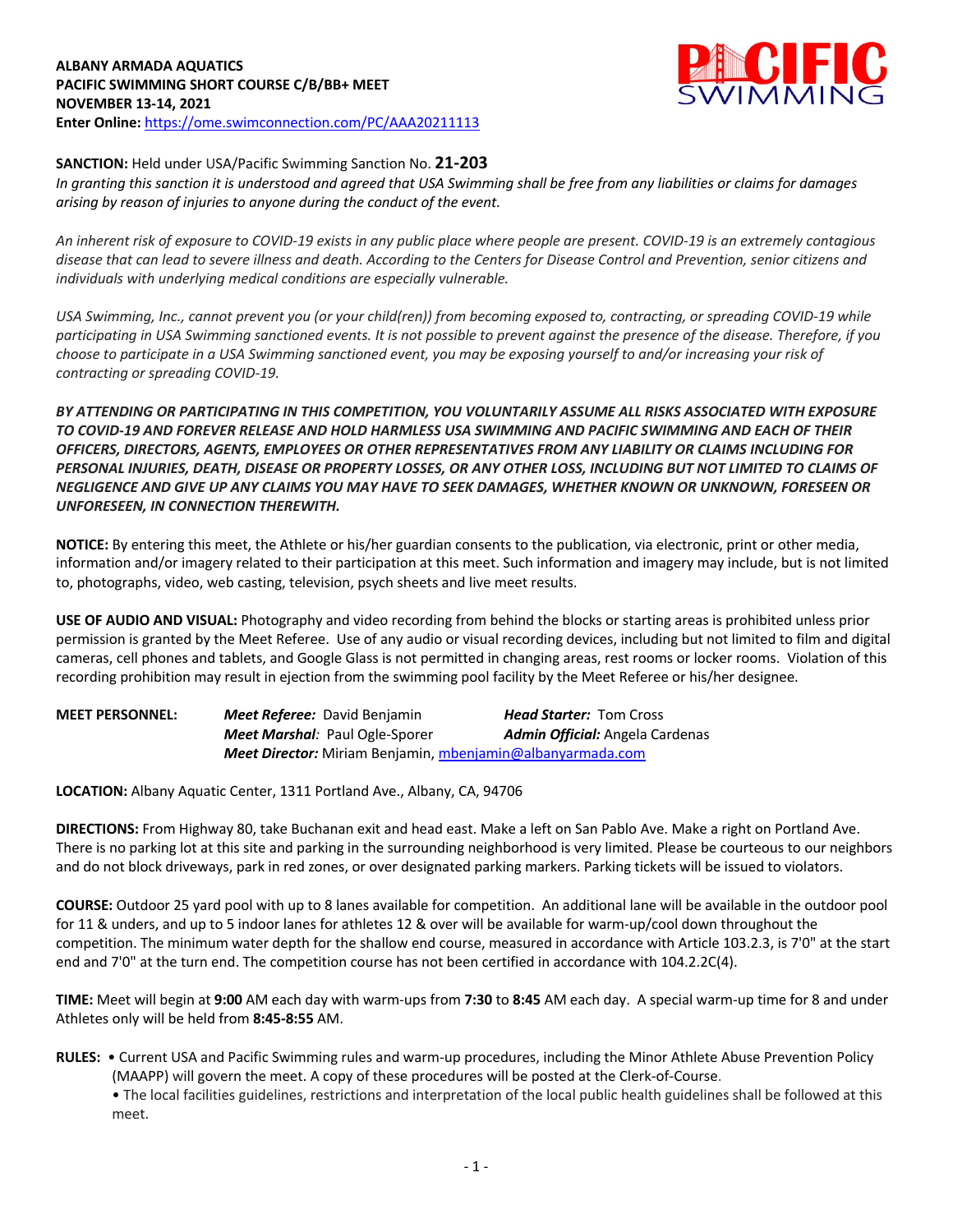• All applicable adults participating in or associated with this meet, acknowledge that they are subject to the provisions of the USA Swimming Minor Athlete Abuse Prevention Policy ("MAAPP"), and that they understand that compliance with the MAAPP policy is a condition of participation in the conduct of this competition.

• All athletes 18 and older must have completed the Athlete Protection Training to be allowed to compete.

- All events are timed finals.
- All events will swim fast to slow.
- Athletes may compete in four (**4)** events per day.

• All Athletes ages 12 and under should complete competition within four (4) hours.

• Entries will be accepted until the number of splashes exceeds the estimated timeline, per the "Four-Hour Rule," based on the Athletes age and gender.

• If local conditions warrant it the Meet Referee, with the concurrence of the Meet Director, may require a mandatory scratch down. Immediate cash refunds will be made for any mandatory scratches.

• **All Coaches and Officials must wear their USA Swimming membership cards in a visible manner.** 

**•** Athletes in the 500 FR and 1000 FR must provide their own lap counters. Athletes in the 1000 FR and 400 IM must provide their own timers.

• **Masks must be worn indoors at all times, including in restrooms, locker rooms (when not showering), and in the indoor pool facility when not in the water.** 

**UNACCOMPANIED ATHLETES:** Any USA Swimming Athlete-Member competing at the meet must be accompanied by a USA Swimming Member-Coach for the purposes of Athlete supervision during warm-up, competition and warm-down. If a Coach-Member of the Athlete's USA Swimming Club does not attend the meet to serve in said supervisory capacity, it is the responsibility of the Athlete or the Athlete's legal guardian to arrange for supervision by a USA Swimming Member-Coach. The Meet Director or Meet Referee may assist the Athlete in making arrangements for such supervision; however, it is recommended that such arrangements be made in advance of the meet by the Athlete's USA Swimming Club Member-Coach.

**RACING STARTS:** Athletes must be certified by a USA Swimming member-coach as being proficient in performing a racing start or must start the race in the water. It is the responsibility of the Athlete or the Athlete's legal guardian to ensure compliance with this requirement.

**RESTRICTIONS:** • Smoking and the use of other tobacco products is prohibited on the pool deck, in the locker rooms, in spectator

- seating, on standing areas and in all areas used by Athletes, during the meet and during warm-up periods.
- Sale and use of alcoholic beverages is prohibited in all areas of the meet venue.
- No glass containers are allowed in the meet venue.
- No propane heater is permitted except for snack bar/meet operations.
- All shelters must be properly secured.
- Deck Changes are prohibited.

• Destructive devices, to include but not limited to, explosive devices and equipment, firearms (open or concealed), blades, knives, mace, stun guns and blunt objects are strictly prohibited in the swimming facility and its surrounding areas. If observed, the Meet Referee or his/her designee may ask that these devices be stored safely away from the public or removed from the facility. Noncompliance may result in the reporting to law enforcement authorities and ejection from the facility. Law enforcement officers (LEO) are exempt per applicable laws.

• Operation of a drone, or any other flying apparatus, is prohibited over the venue (pools, Athlete/Coach areas, Spectator areas and open ceiling locker rooms) any time Athletes, Coaches, Officials and/or Spectators are present.

**ELIGIBILITY:** • Athletes must be current members of USA Swimming and enter their name and registration number on the meet entry card as they are shown on their Registration Card. If this is not done, it may be difficult to match the Athlete with the registration and times database. The meet host will check all Athlete registrations against the SWIMS database and if not found to be registered, the Meet Director shall accept the registration at the meet (a \$10 surcharge will be added to the regular registration fee). Duplicate registrations will be refunded by mail.

• Athletes in the "BB" Division must have met at least USA Swimming Motivational "BB" minimum time standard. Athletes in the "B" Division must have met at least the listed "B" minimum time standard. All entry times slower than the listed "B" time standard will be in the "C" Division. For 8 & Under, athletes in the "A" division must have met at least the listed "A" time standard.

• Entries with **"NO TIME" will NOT be accepted**.

• Entry times submitted for this meet may be checked against a computer database and may be changed in accordance with Pacific Swimming Entry Time Verification Procedures.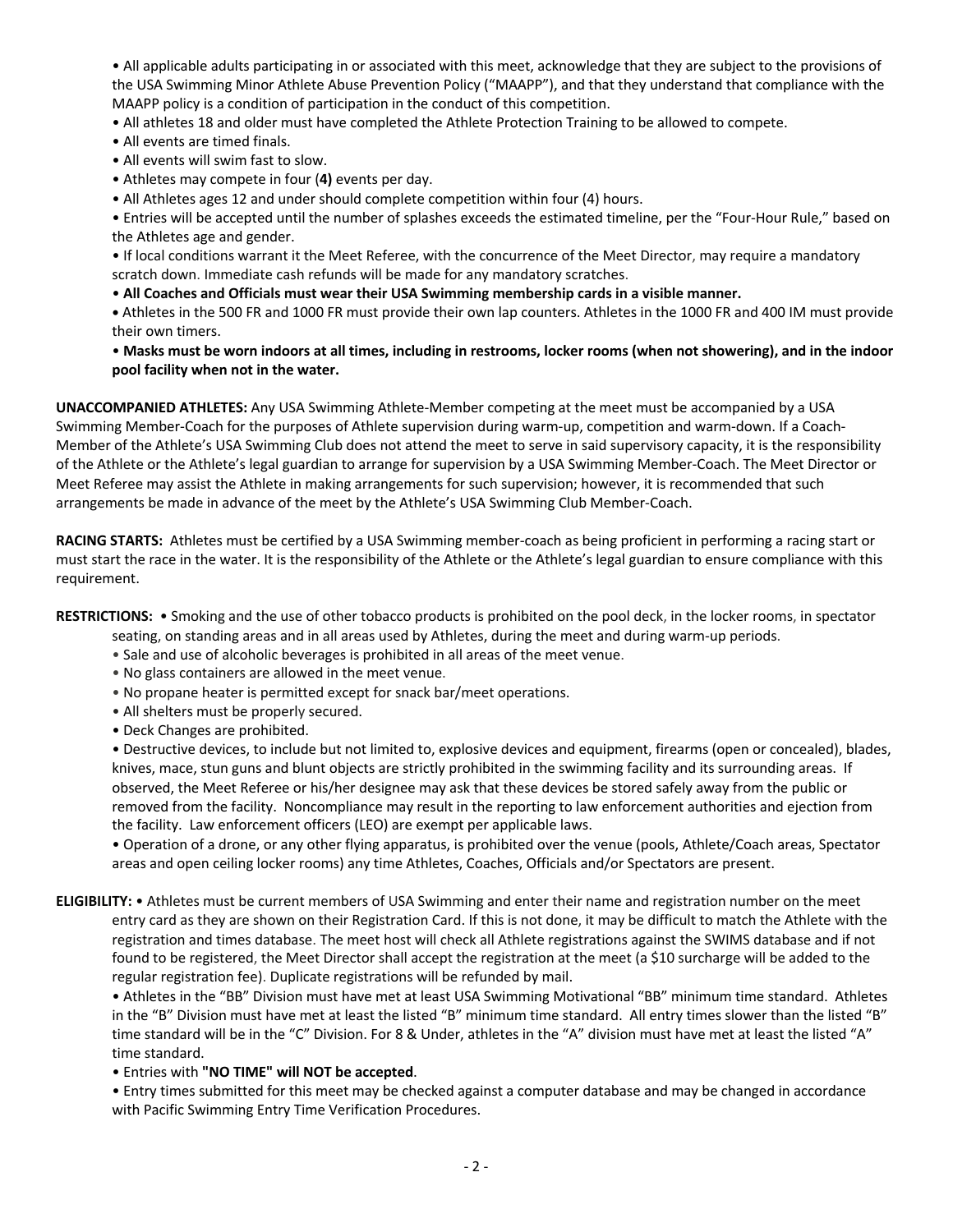- Athletes with a disability are welcome to attend this meet and should contact the Meet Director or Meet Referee regarding any special accommodations on entry times and seeding per Pacific Swimming policy. • Athletes 19 years of age and over may compete in the meet for time only, no awards. Such Athletes must have met standards for the 17-18 age group.
- The Athlete's age will be the age of the Athlete on the first day of the meet.

**ENTRY PRIORITY:** Meet entries will not be accepted any earlier than *Monday, October 18th.* Entries from members of "year-round" Zone 2 clubs in good standing postmarked or entered online by 11:59 PM on *Friday, October 22nd* will be given 1st priority acceptance. Entries from members of all Zone 2 clubs (year-round and seasonal) postmarked or entered online between 12:00 AM *on Saturday, October 23rd* and 11:59 PM on *Saturday, October 30th* will be given 2nd priority acceptance. All entries from Zone 2, all other Pacific LSC Zones and other LSC's, either postmarked, entered online, or hand delivered by the entry deadline will be considered in the order they are received.

# **\*\* NOTE: Athletes who falsify their entry form by listing a club to which they are not legitimately associated will be rejected from the meet. Further, entry fees will not be refunded and they may be referred to the Pacific Swimming Review Committee for disciplinary action.**

**ENTRY FEES:** \$4.50 per event plus an \$8.00 participation fee per Athlete. Entries will be rejected if payment is not sent at time of request. No refunds will be made, except mandatory scratch downs.

**ONLINE ENTRIES:** To enter online go to https://ome.swimconnection.com/PC/AAA20211113 to receive an immediate entry confirmation. This method requires payment by credit card. Swim Connection, LLC charges a processing fee for this service, equal to \$1 per Athlete plus 5% of the total Entry Fees. Please note that the processing fee is a separate fee from the Entry Fees. If you do not wish to pay the processing fee, enter the meet using a mail entry. **Entering online is a convenience, is completely voluntary, and is in no way required or expected of an Athlete by Pacific Swimming.** Online entries will be accepted through Wednesday **November 3rd** or until the meet has reached capacity per the four-hour rule, whichever comes first.

**MAILED OR HAND DELIVERED ENTRIES**: Entries must be on the attached consolidated entry form. Forms must be filled out completely and printed clearly with Athlete's best time. Entries must be postmarked by Monday, November 1st, or hand delivered by **11:59** PM Wednesday, **November 3rd**. No late entries will be accepted. Requests for confirmation of receipt of entries should include a self-addressed envelope.

### **Make check payable to**: **Albany Armada Aquatics**

| <b>Mail entries to:</b> | Helen Garcia       | <b>Hand deliver entries to:</b> Miriam Benjamin |                             |
|-------------------------|--------------------|-------------------------------------------------|-----------------------------|
|                         | PO Box 5479        | On the pool deck at:                            | 1311 Portland Ave           |
|                         | Richmond, CA 94805 |                                                 | Albany, CA 94706            |
|                         |                    |                                                 | Between 4:00 PM and 8:15 PM |

**CHECK-IN:** The meet will be deck seeded. Athletes must check-in at the Clerk-of-Course. No event shall be closed more than 30 minutes before the scheduled start of the session. Prior to 10:30 AM, close of check-in for each event shall be no more than 60 minutes before the estimated time of the start of the first heat of the event. **Close of check-in for all remaining events for that day shall be at 10:30 AM.** Athletes who do not check in will not be seeded and will not be allowed to compete in that event. Athletes who wish to scratch from an event after the close of check-in are requested to inform the Referee on the starting end of the competition course.

**SCRATCHES:** Any athletes not reporting for or competing in an individual timed final event that they have checked in for shall not be penalized. Athletes who must withdraw from an event after it is seeded are requested to inform the referee immediately.

**AWARDS:** First through eighth places in each division (C, B & BB) will be awarded for the 9-10, 11-12, 13-14, 15-16, and 17-18 age groups. First through eighth place in each division (PC-C, PC-B, and PC-A) will be awarded for the 8 & Under age group. All athletes achieving an A time for the first time will be awarded a standard A medal, regardless of place achieved in the event. No awards will be given for athletes 19 years of age and older. Note: Individual awards must be picked up at the meet. We will not mail or distribute awards after the meet.

**ADMISSION:** Free. A **2 day** program will be available for a fee.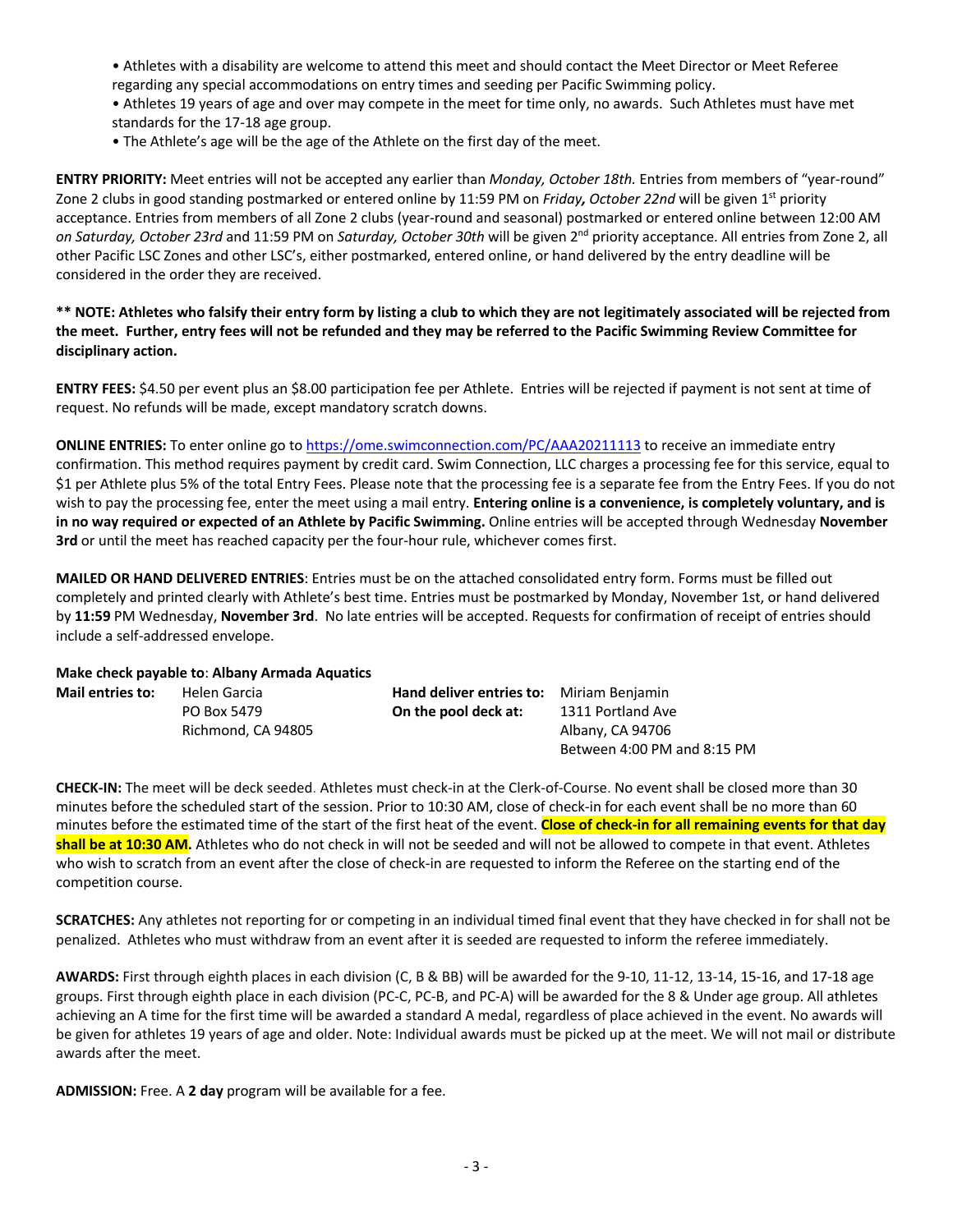**SNACK BAR & HOSPITALITY:** A snack bar will be available throughout the competition. Coaches and working Officials will be provided lunch. Hospitality will serve refreshments to timers and volunteers**.**

**MISCELLANEOUS:** No overnight parking is allowed. Facilities will not be provided after meet hours. Any items left outside the facility overnight will not be secure or guarded. Please do not leave anything overnight. Set up will be available starting at 6:30 a.m. on the first day of the meet, no earlier. All participating clubs are expected to provide lane timers based upon the number of athletes registered to swim each day. Club timing lanes for Saturday and Sunday will be assigned and coaches will be notified of assignments during the week prior to the meet.

**MINIMUM OFFICIALS:** The Meet Referee shall conduct an inventory of Officials and shall compare the number of athletes entered against the number of Officials that worked representing each club per day of the meet. Those clubs who have not provided sufficient Officials in a day of the meet, in accordance with the table below, will be fined \$100 per missing Official per day.

| Number of athletes entered in meet<br>per club per day | Number of trained and carded<br>officials required |  |  |  |  |  |  |
|--------------------------------------------------------|----------------------------------------------------|--|--|--|--|--|--|
| $1 - 10$                                               |                                                    |  |  |  |  |  |  |
| 11-25                                                  |                                                    |  |  |  |  |  |  |
| 26-50                                                  |                                                    |  |  |  |  |  |  |
| $51 - 75$                                              |                                                    |  |  |  |  |  |  |
| 76-100                                                 |                                                    |  |  |  |  |  |  |
| Every 20 Athletes over 100                             |                                                    |  |  |  |  |  |  |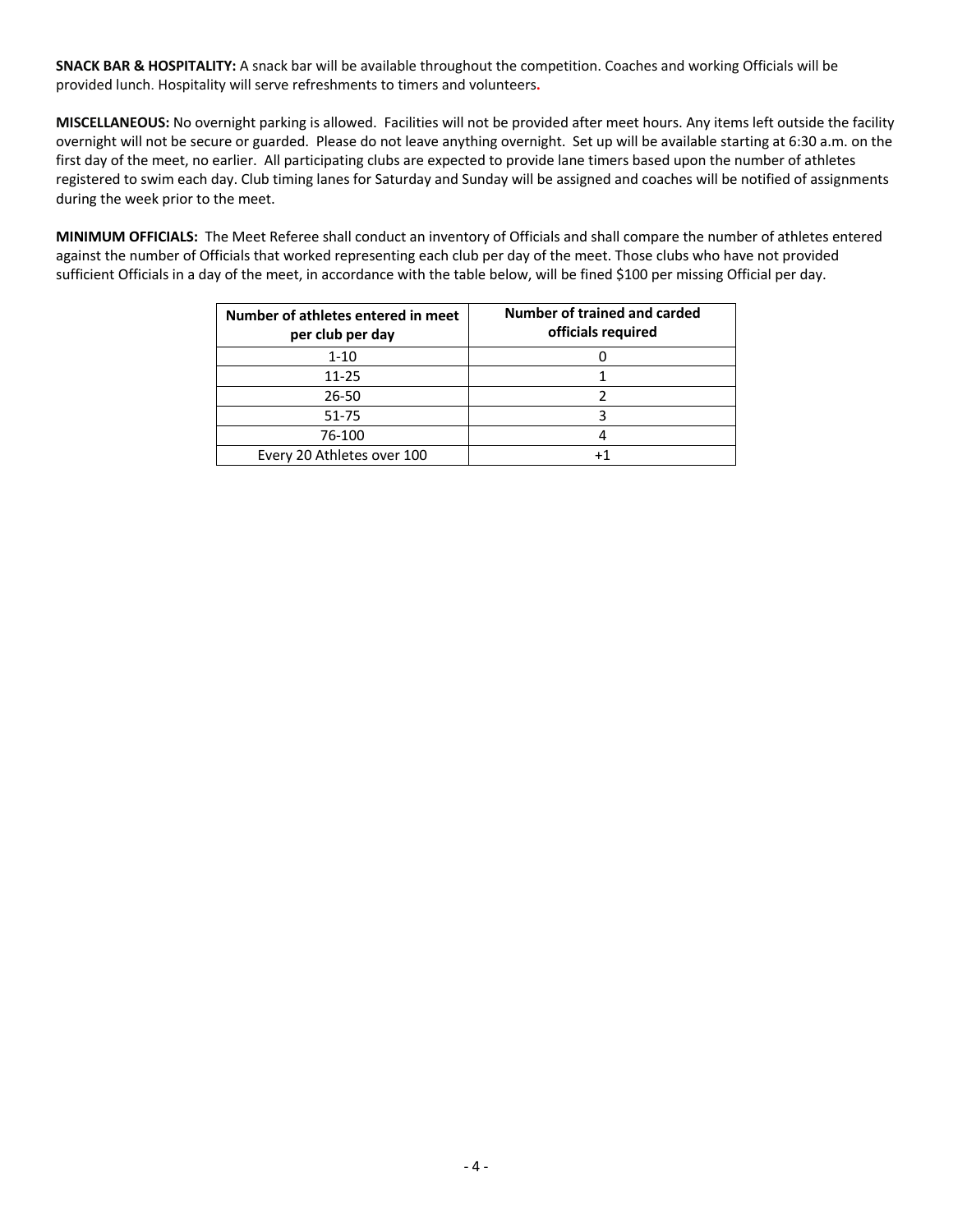#### **EVENT SUMMARY**

|        | <b>SATURDAY</b> |                    |                | <b>SUNDAY</b>          |          |                |                |  |  |
|--------|-----------------|--------------------|----------------|------------------------|----------|----------------|----------------|--|--|
| 8 & UN | $9 - 10$        | $11 - 12$<br>13-18 |                | <b>8 &amp; UN</b>      | $9 - 10$ | $11 - 12$      | 13-18          |  |  |
| 100 FR | 50 FR           | 100 FR             | 200 FR         | 25 BK                  | 100 BK   |                | 200 BK         |  |  |
| 50 BR  | 100 BR          | 100 BR             | 100 BK         | 25 BR                  | 50 BR    | 50 BR          | 200 BR         |  |  |
| 50 BK  | <b>50 BK</b>    | <b>200 FLY</b>     | <b>200 FLY</b> | 50 FL                  | 200 FR   | <b>100 FLY</b> | <b>100 FLY</b> |  |  |
| 25 FL  | 100 FL          | 100 IM             | 200 IM         | <b>25 FR</b><br>200 IM |          | 200 FR         | 50 FR          |  |  |
|        | 500 FR          | 500 FR             | 1000 FR        | 100 IM                 |          | 200 IM         | 400 IM         |  |  |

### **EVENTS**

|                | Saturday, November 13th |                | Sunday, November 14th |                  |
|----------------|-------------------------|----------------|-----------------------|------------------|
| <b>EVENT#</b>  | <b>EVENT</b>            | <b>EVENT#</b>  | <b>EVENT#</b>         | <b>EVENT</b>     |
| $\mathbf{1}$   | 13-18 200 Free          | $\overline{2}$ | 39                    | 13-18 200 Back   |
| 3              | 11-12 100 Free          | 4              | 41                    | 11-12 100 Back   |
| 5              | 9-10 50 Free            | 6              | 43                    | 9-10 100 Back    |
| $\overline{7}$ | 8-UN 100 Free           | 8              | 45                    | 8-UN 25 Back     |
| 9              | 11-12 100 Breast        | 10             | 47                    | 13-18 200 Breast |
| 11             | 9-10 100 Breast         | 12             | 49                    | 11-12 50 Breast  |
| 13             | 8-UN 50 Breast          | 14             | 51                    | 9-10 50 Breast   |
| 15             | 13-18 100 Back          | 16             | 53                    | 8-UN 25 Breast   |
| 17             | 9-10 50 Back            | 18             | 55                    | 13-18 100 Fly    |
| 19             | 8-UN 50 Back            | 20             | 57                    | 11-12 100 Fly    |
| 21             | 13-18 200 Fly           | 22             | 59                    | 8-UN 50 Fly      |
| 23             | 11-12 200 Fly           | 24             | 61                    | 11-12 200 Free   |
| 25             | 9-10 100 Fly            | 26             | 63                    | 9-10 200 Free    |
| 27             | 8-UN 25 Fly             | 28             | 65                    | 8-UN 25 Free     |
| 29             | 13-18 200 IM            | 30             | 67                    | 13-18 50 Free    |
| 31             | 11-12 100 IM            | 32             | 69                    | 11-12 200 IM     |
| 33             | 9-10 500 Free           | 34             | 71                    | 9-10 200 IM      |
| 35             | 11-12 500 Free          | 36             | 73                    | 8-UN 100 IM      |
| 37             | 13-18 1000 Free         | 38             | 75                    | 13-18 400 IM     |

| Saturday, November 13th |                  |                |
|-------------------------|------------------|----------------|
| <b>EVENT#</b>           | <b>EVENT</b>     | <b>EVENT#</b>  |
| 1                       | 13-18 200 Free   | $\overline{2}$ |
| $\overline{\mathbf{3}}$ | 11-12 100 Free   | 4              |
| 5                       | 9-10 50 Free     | 6              |
| $\overline{7}$          | 8-UN 100 Free    | 8              |
| 9                       | 11-12 100 Breast | 10             |
| 11                      | 9-10 100 Breast  | 12             |
| 13                      | 8-UN 50 Breast   | 14             |
| 15                      | 13-18 100 Back   | 16             |
| 17                      | 9-10 50 Back     | 18             |
| 19                      | 8-UN 50 Back     | 20             |
| 21                      | 13-18 200 Fly    | 22             |
| 23                      | 11-12 200 Fly    | 24             |
| 25                      | 9-10 100 Fly     | 26             |
| 27                      | 8-UN 25 Fly      | 28             |
| 29                      | 13-18 200 IM     | 30             |
| 31                      | 11-12 100 IM     | 32             |
| 33                      | 9-10 500 Free    | 34             |
| 35                      | 11-12 500 Free   | 36             |
| 37                      | 13-18 1000 Free  | 38             |

Use the following URL to find the time standards: http://www.pacswim.org/swim-meet-times/standards

Athletes in the 500 Free and 1000 Free must provide their own lap counters. Athletes in the 1000 Free and 400 IM must provide their own timers.

The 1000 Free, Events 37 and 38, shall be swum fast to slow, alternating girls' heats and boys' heats. Heats of Events 37 and 38 may be combined, at the discretion of the Meet Referee, without regard to age or gender.